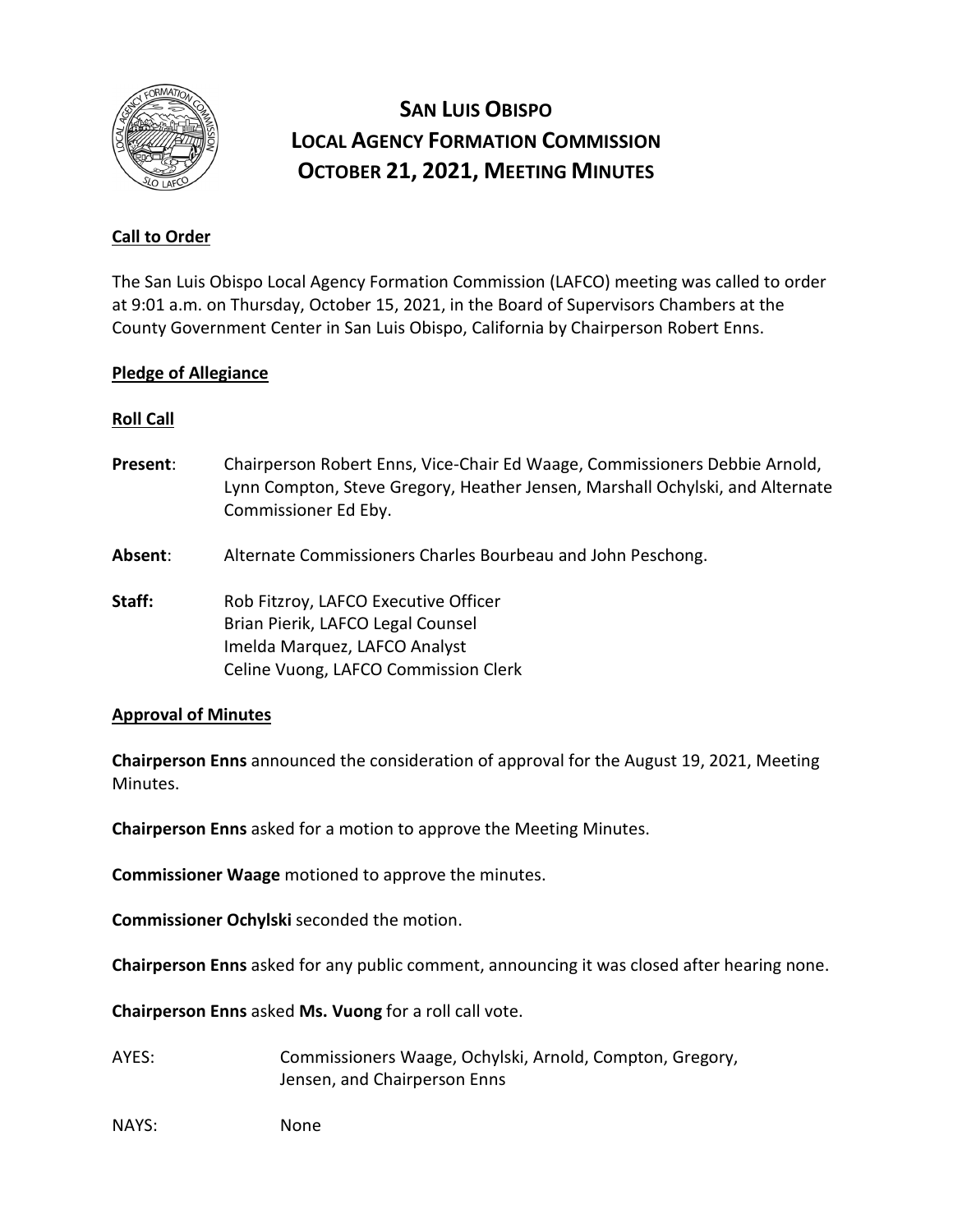## ABSTAINING: None

The motion passed with a unanimous roll call vote.

## **Presentation of a Certificate of Appreciation to Commissioner Tom Murray for 20 Years of Service**

**Mr. Fitzroy** presented the Certificate of Appreciation for Tom Murray and thanked him for his services on behalf of the staff and the Commission.

**Commissioner Waage** spoke highly of Tom Murray and highlighted his accomplishments for the Commission.

**Chairperson Enns** expressed his enjoyment for Tom Murray's question whenever they arose and commended him for his knack for detail and thoroughness.

#### **Non-Agenda Public Comment Period**

**Chairperson Enns** asked the public if there were any written or live comments on the non-agenda items, seeing none; closed public comment.

#### **Regular Matters**

**A-1:** Resolution Regarding Commission Meetings Held by Teleconference as Provided by AB 361 (Consider Approval of Resolution)

**Mr. Pierik** introduced and presented the item.

**Chairperson Enns** opened the floor for Commissioner comments or questions, hearing none.

**Chairperson Enns** opened the floor to public comment, hearing none; brought it back for a motion.

**Commissioner Waage** motioned to approve the resolution.

**Commissioner Arnold** seconded the motion.

**Chairperson Enns** asked **Ms. Vuong** for roll call vote.

| AYES:       | Commissioners Waage, Arnold, Compton, Gregory,<br>Jensen, Ochylski, and Chairperson Enns |
|-------------|------------------------------------------------------------------------------------------|
| NAYS:       | None.                                                                                    |
| ABSTAINING: | None                                                                                     |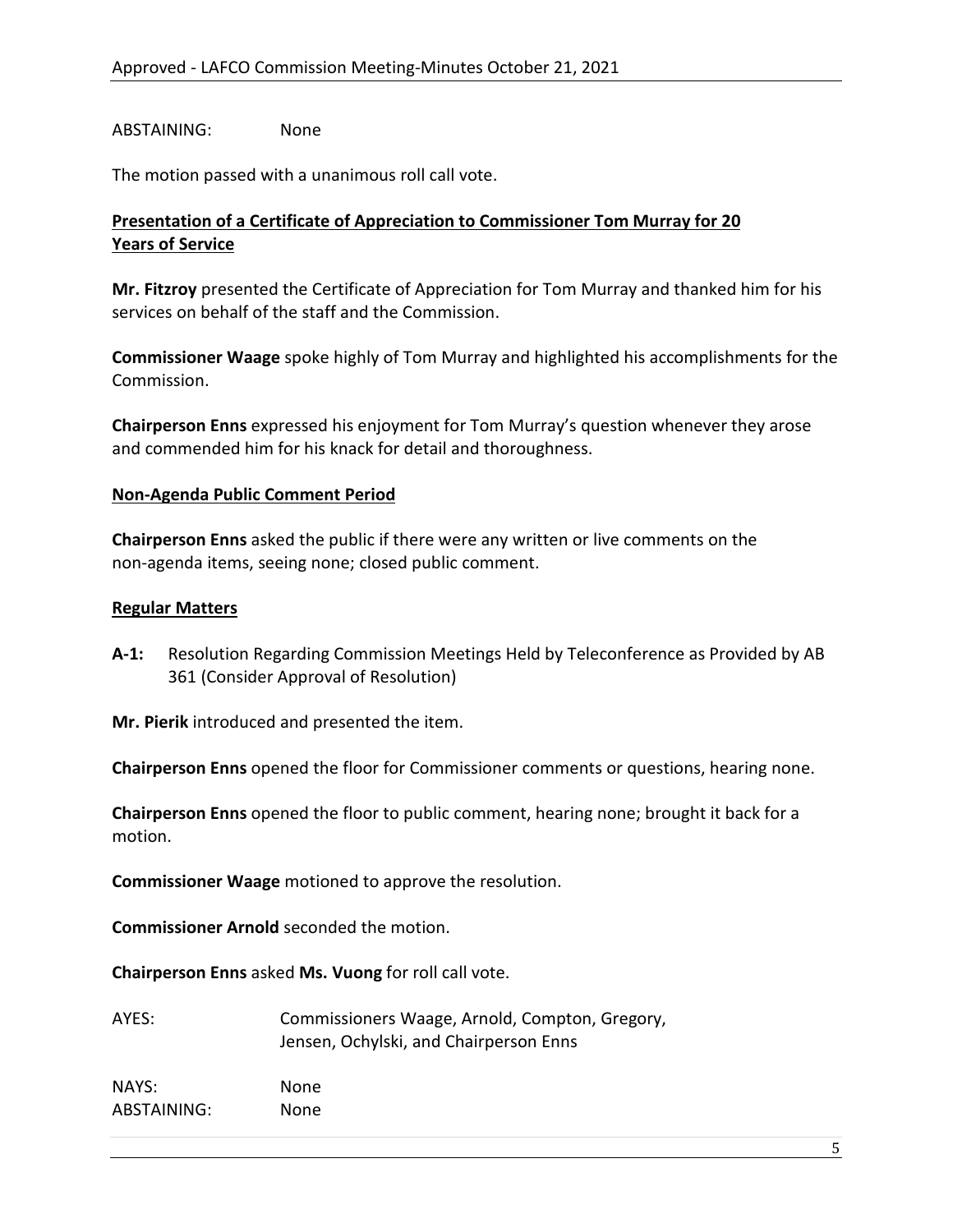The motion passed with a unanimous roll call vote.

**A-2:** First Quarter Fiscal Year 2021-2022 LAFCO Budget Status Report (Recommend Review and Approve)

**Mr. Fitzroy** introduced and presented the item.

**Chairperson Enns** opened the item for Commissioner comments or questions, hearing none.

**Chairperson Enns** opened the floor to public comment, hearing none; brought it back for a motion.

**Commissioner Arnold** motioned to approve the agenda item.

**Commissioner Gregory** seconded the motion.

**Chairperson Enns** asked **Ms. Vuong** for a roll call vote.

| AYES: | Commissioners Arnold, Gregory, Compton, Jensen, |
|-------|-------------------------------------------------|
|       | Ochylski, Waage, and Chairperson Enns           |

NAYS: None

ABSTAINING: None

The motion passed with a unanimous roll call vote.

**A-3:** Annexation #18 and Sphere of Influence Amendment to the Cayucos Sanitary District (Water Reclamation Facility) LAFCO File No. 2-R-21 (Recommend Review and Approve)

**Mr. Fitzroy** introduced the item.

**Ms. Marquez** presented the item.

**Chairperson Enns** opened the item for Commissioner comments or questions, hearing some.

**Commissioner Ochylski** complimented **Ms. Marquez** on her presentation.

**Commissioner Arnold** complimented **Ms. Marquez** on her presentation and had a general question about acreage.

**Ms. Marquez** answered the question to the best of her knowledge with the assistance of **Mr. Fitzroy**.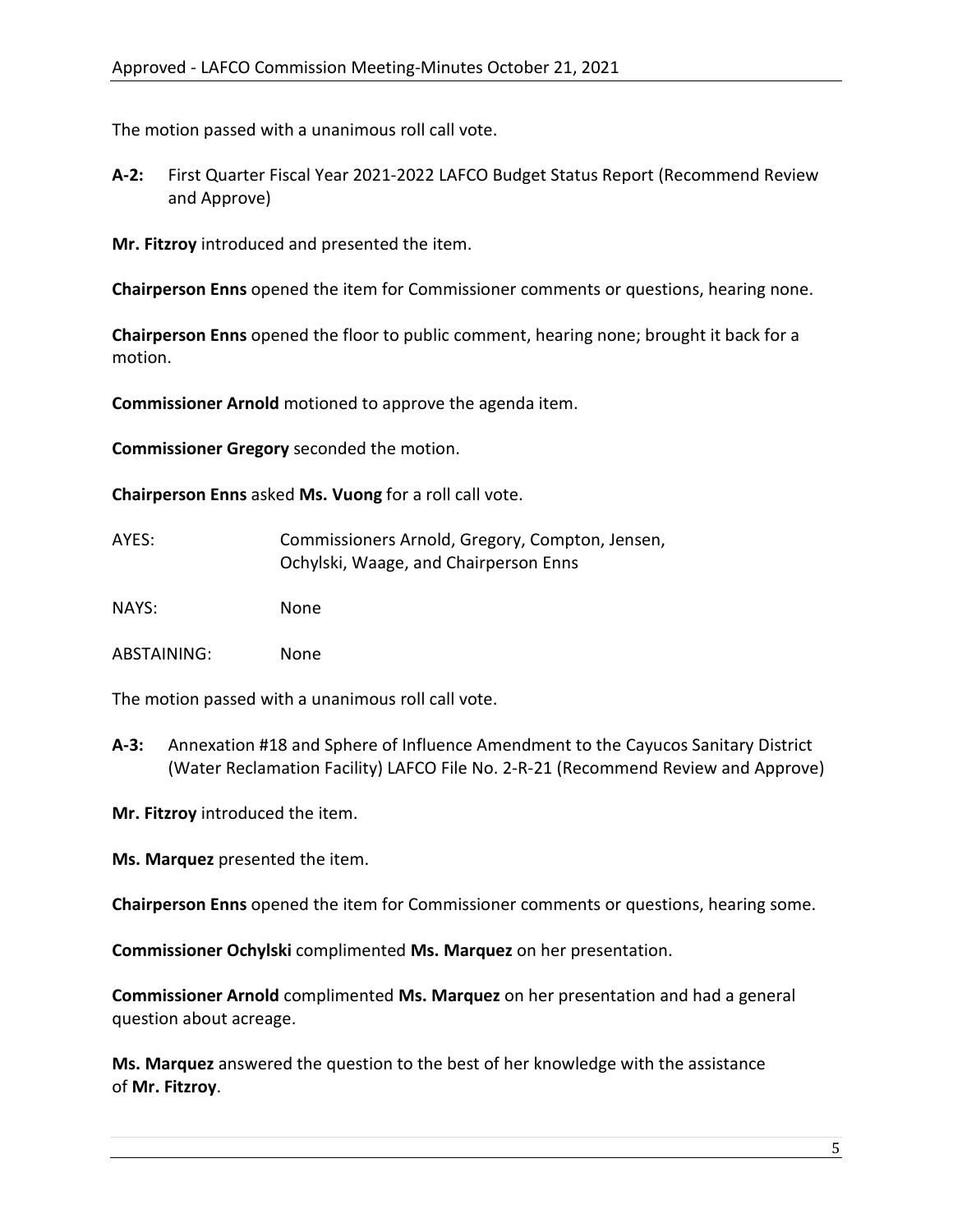**Chairperson Enns** asked for any additional Commissioner comments, hearing none; asked the District Manager of the project to speak.

**Rick Koon,** Cayucos Sanitary District Manager, spoke about the project.

**Chairperson Enns** asked for any other Commissioner comments before opening to public comment. After hearing none from both, closed comment portion of the item.

**Chairperson Enns** brought it back to Commissioners for motions on the two separate actions involved.

**Commissioner Arnold** motioned to approve the first action (Environmental Determination).

**Commissioner Waage** seconded the motion for the first action (Environmental Determination).

**Chairperson Enns** asked **Ms. Vuong** for a roll call vote.

| AYES: | Commissioners Arnold, Waage, Compton, Gregory, |
|-------|------------------------------------------------|
|       | Jensen, Ochylski, and Chairperson Enns         |
|       |                                                |

NAYS: None

ABSTAINING: None

The motion passed with a unanimous roll call vote.

**Chairperson Enns** moved towards asking Commissioners for approval on action two.

**Commissioner Arnold** motioned to approve the second action (Sphere of Influence Amendment & Annexation).

**Commissioner Compton** seconded the motion for the second action (Sphere of Influence Amendment & Annexation).

**Chairperson Enns** asked **Ms. Vuong** for a roll call vote.

AYES: Commissioners Arnold, Compton, Gregory, Jensen, Ochylski, Waage, and Chairperson Enns

NAYS: None

ABSTAINING: None

The motion passed with a unanimous roll call vote.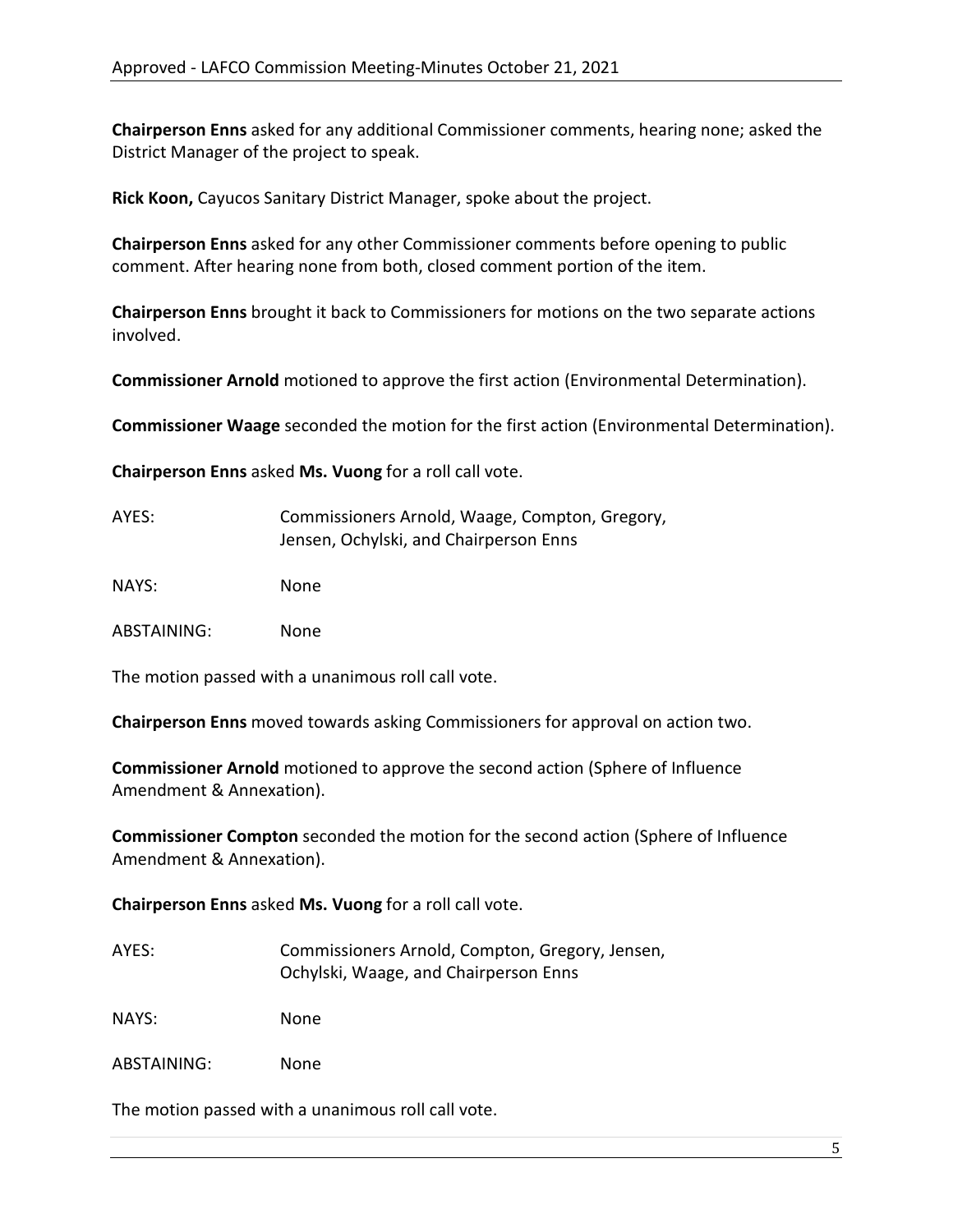**A-4:** Annexation #82 to the City of San Luis Obispo (Froom Ranch Area) LAFCO File No. 1-R-21 (Recommend Review and Approve)

**Mr. Fitzroy** introduced and presented the item.

**Chairperson Enns** opened the floor to Commissioner comments or questions.

**Commissioner Waage** had a clarification question about the project in itself.

**Mr. Fitzroy** answered **Commissioner Waage**'s clarification question.

**Commissioner Jensen** had a comment and question about the proposed mitigation of the project.

**Emily Creel,** Environmental Consultant for SWCA Environmental Consultants and representative for the City of San Luis Obispo, answered **Commissioner Jensen**'s question.

**Chairperson Enns** opened the floor to public comment, saw none, and moved forward to see if the applicant had any words they wanted to say.

**Vic Montgomery,** Planning Principal at RRM Design Group, spoke about the history, backstory, and reasoning behind the project.

**Chairperson Enns** opened the floor to Commissioner comments.

**Commissioner Arnold** had comments about the project in itself, but no questions.

**Commissioner Waage** expressed his support for the project, saying the proposal for senior living is needed in this County.

**Commissioner Gregory** stated general support as well and had additional comments towards the nearby watershed.

**Commissioner Compton** voiced her support for the project and praised it as well.

**Chairperson Enns** brought it back to Commissioners for a motion on the two separate actions involved.

**Commissioner Arnold** asked **Mr. Pierik** for approval to motion both actions rather than one action at a time to which he agreed.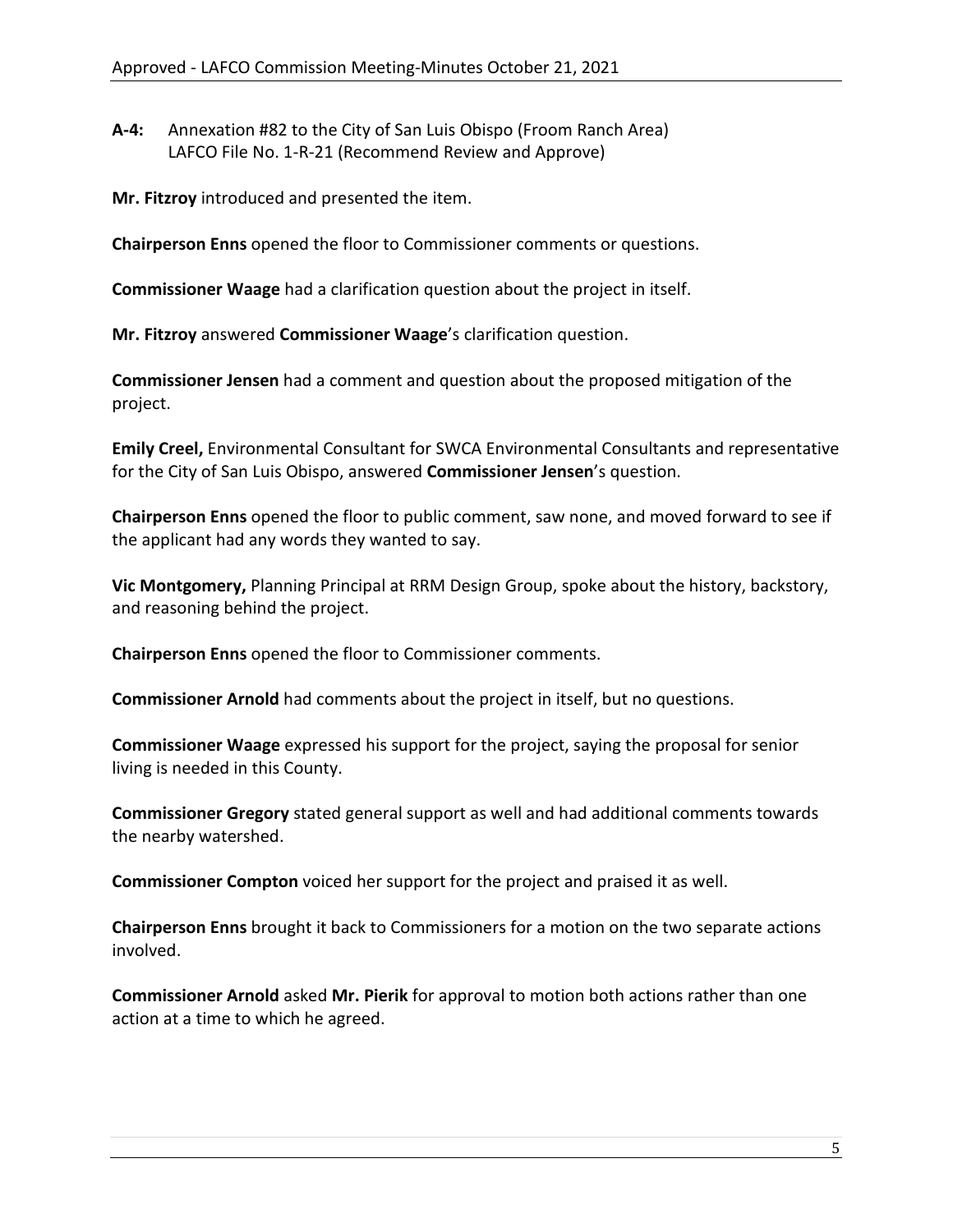**Commissioner Arnold** motioned to approve both actions at the same time. By approving both motions, **Commissioner Arnold** also wanted to specify in detail motion two by saying that she would like to utilize LAFCO policies 12a and 12c for this project specifically to mitigate the 18.3 acres of prime soil by conserving 49.4 acres of nonprime soil and referring to it as option 1 in the Staff Report.

**Commissioner Gregory** followed suit and seconded the motions.

# **Public Comment**

**Neil Havlik,** resident of San Luis Obispo and member of the California Native Plant Society, San Luis Obispo Chapter submitted a public comment for the project one day prior to the hearing.

# **Public Comment Closed**

**Chairperson Enns** asked **Ms. Vuong** for a roll call vote.

| AYES: | Commissioners Arnold, Gregory, Compton, Jensen,<br>Ochylski, Waage, and Chairperson Enns |
|-------|------------------------------------------------------------------------------------------|
| NAYS: | None.                                                                                    |

ABSTAINING: None

The motion passed with a unanimous roll call vote.

**A-5:** Public Member Recruitment (Authorize Process and Provide Staff Direction to Recruit)

**Mr. Fitzroy** introduced and presented the item.

**Commissioner Compton** had a question regarding the recruitment process.

**Mr. Fitzroy** answered **Commissioner Compton**'s question.

**Commissioner Gregory** had a question about how the recruitment will be advertised.

**Mr. Fitzroy** answered **Commissioner Gregory**'s question.

**Chairperson Enns** asked for any more Commissioner comments; seeing none, opened it up to public comment; seeing none, brought it back for a motion.

**Commissioner Waage** motioned to approve staff recommendation with the time extension suggested by Commissioner Compton.